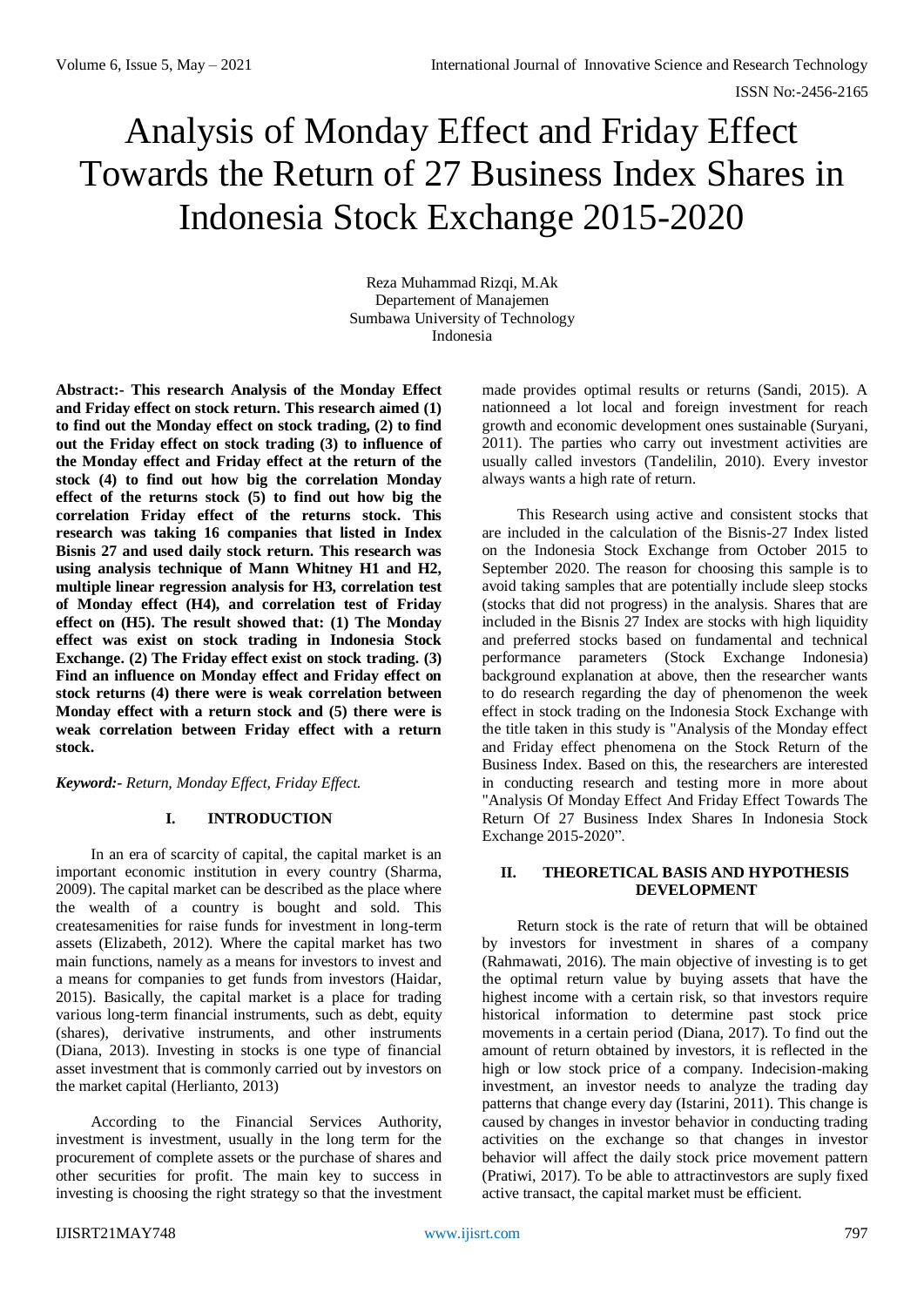ISSN No:-2456-2165

An efficient market is a market where the price of the security reflects all available information (Tandelilin, 2010). According to efficient market theory, daily stock returns tend to be will have the same amount every day for five days (Monday - Friday) in the Fama trading period, 1970 in (Diana, 2017). However, in reality the theory of efficient markets is very difficult ornot forever can applied to the capital market. Several studies that have tried to prove the efficient market theory have found anomalies that oppose the concept of efficient markets (Meri, 2013). One of these anomalies is the daily return (return) pattern Monday effect and Friday effect (Windaswari, 2015). According to this phenomenon, the average daily return is not the same for five days (Monday-Friday) in a trading week (Bahure, 2019).

Anomaly is an event or event that is not anticipated and that offers investors the opportunity to obtain an abnormal return (Diana, 2017). There are at least four types of market anomalies in financial theory, namely firm anomalies, dating anomalies orseasona (calendar anomalies / seasonalanomalies), event anomalies (event anomalies) and accounting anomalies (accounting anomalies) (Sandi, 2015). Anomalies appear in the form of market efficiency, both in weak, semi-strong, and strong forms. The existence of empirical evidence of anomalies in the capital market appears in all forms of efficient markets,although mostly found in the efficient form of semi strong (semi strong) (Diana, 2017). Variations of the market anomaly phenomenon are the January effect, day of the week effect, Monday effect and Friday effect.

Research outside and within the countrymention there is a difference re0turn stocks due to trading day. The Monday effect states that there is a negative stock return on Monday, while the Friday effect states that a positive return occurs on Friday NII Cross 1973 in (Murhadi, 2015). Gibbons and Hess in (Rahmawati, 2016) state that the phenomenon of the Monday effect and Friday effect is more determined by psychological factors.which caused his presence less rational behavior and economic decisions will be more influenced by emotional factors, psychological behavior, and investor mood.

Monday is considered the worst day compared to other days throughout the week because it is the first day of work and vice versa, Friday is the best day because it is the last working day before a holiday (Udayani, 2016). This causes an investor to tend to feel pessimistic on Monday and optimistic on Friday. This tendency of behavior that is not rational enough makes Monday's return on average negative (Alteza, 2011). The worst thing on the last day of stock trading also makes stock returns on Monday tend to be negative. Investors will immediately sell their shares on Monday when they get bad information about the company (Ramdani, 2015). This includes investor overreaction behavior towards an up-to-date information. This condition is also inseparable from psychological factors because psychologically investors will react to bad information.

#### **III. RESEARCH METHODE**

#### *A. Research Desain*

The scope of research This research an empirical study of phenomena Monday effect and Friday effect to return daily shares that go inside ListBusiness Index 27 from October 2015 to September 2020di Exchange Effect Indonesia. Research this classified as a quantitative research, namely data in the form of numbers and data analysisalso use analysis quantitative. Data used is data secondary, that is form daily stock price data during the study period. Method of collecting datathat used is documentation method. Population and Sample The population used in this study are company which is included in the list of shares 27 Business Index on the Stock Exchange Indonesia during the periode October 2015 till September 2020. Research was carried out for 5 years to find out the trends that occur in the world investation.

The method of determining the sample in this research is purposive sampling method. Purposive sampling method, namely sampling carried out by taking samples from the population based on certain criteria (Jogiyanto, 2015). The criteria used in this study are:

- 1. Companies listed in the Business Index 27 for the period 2015-2020
- 2. Company consistent registered in Index Business 27 on period October 2015 till September 2020
- 3. Company which still doing transaction tradeshares for the period October 2015 utill September 2020

### *B. Research Location*

This research was conducted at Sumbawa University of Technology (UTS) which is located at Jalan Raya Olat Maras District Moyo Hulu Sumbawa Regency, NTB. The location was chosen because UTS is the largest university on Sumbawa Island and with the largest number of students even though it is only 7 years old. UTS also has students from almost all provinces in Indonesia so it is interesting to research, and researchers want to make a positive contribution to the University related to how to improve people's decisions in choosing UTS related to marketing events and the image of higher education.

#### *C. Method of collecting data*

Data collection methods in this study is method documentation. Method documentation is a method data collection that's done with collect a wide variety document that related with a research problem (Martono, 2016). Data collection begins with preliminary research, that is to do study library with study books and literature, economic and business journals, and other reading materials associated with capital market. At the stagethis data review was carried out that needed, availability data, and overview how to obtain data. The next stage is collected whole data that needed for answer the problem research and enrich the literature to support the quantitative data obtained.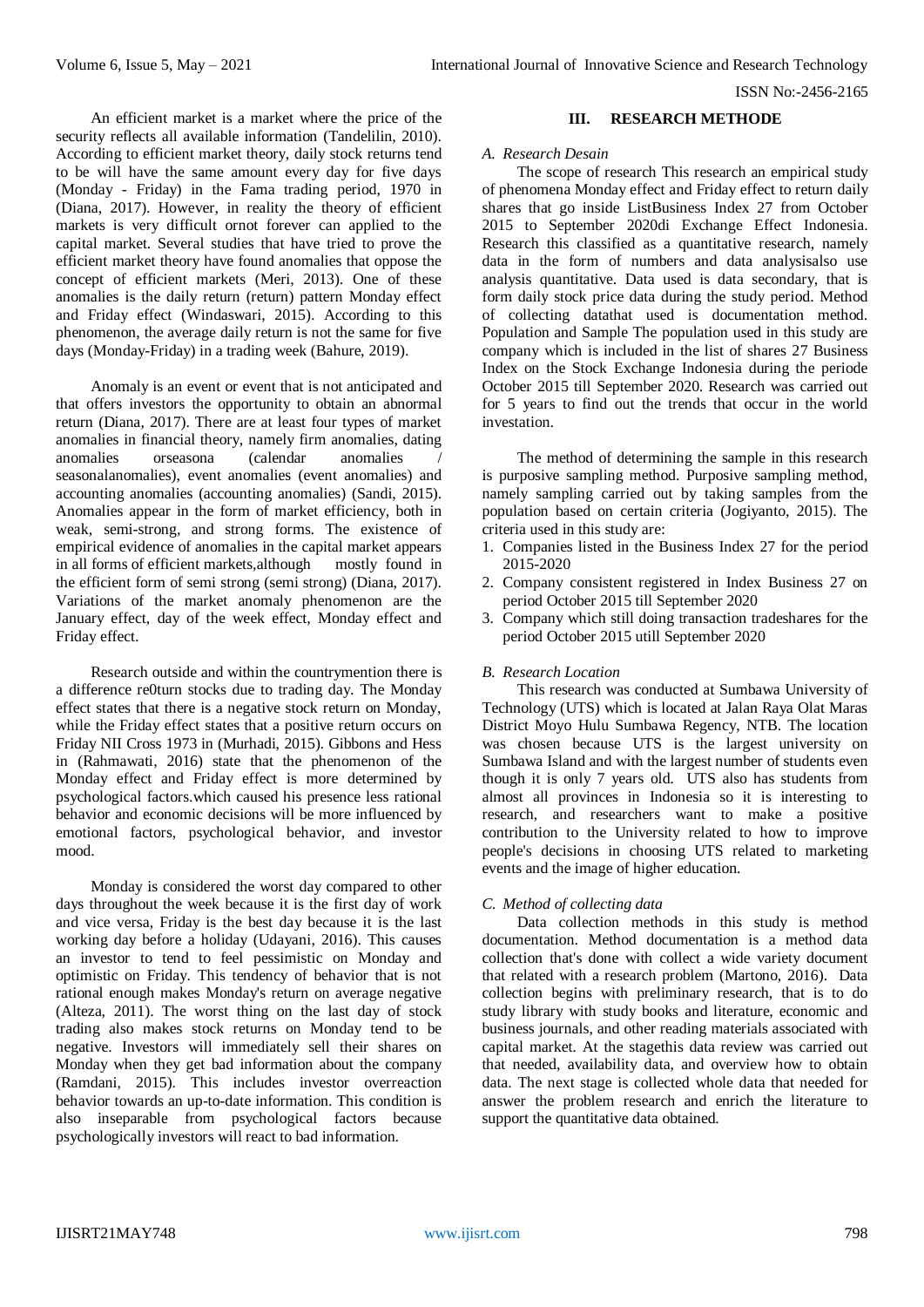### *D. Data analysis technique*

The data analysis technique used in this study was the Mann Whitney difference test, normality test, and test classic assumptions (test heteroscedasticity, test autocorrelation and multicollinearity test), multiple linear regression test, model test (partial test) and correlation test.

#### **IV. RESULTS AND DISCUSSION**

Based on the results of the Mann Whitney Asymp.sig test (2 tailed), which is -0.035 is smaller than the probability value of 0.05, this indicates that, there is a significant difference between stock returns on Monday and stock returns on other days. The results of the Mann Whitney test (- 0.035 <0.05) state that stocks on Monday are negative, which means a decline in stock prices on Monday. Negative returns on Monday or at the beginning of the week result in the Monday effect phenomenon, this phenomenon causes returns on Monday or early week to tend to be negative compared to returns on other trading days.

Stock returns on Monday or early week tend to be negative due to many factors, one of which is the mood of investors. When the investor's emotional condition is good (good mood) investors can invest better and more precisely. However, when the investor's mood is bad (bad mood) investors can make the wrong decision in investing. Bad mood of investors (bad mood) on the first day of work after the day holiday weekend cause less enthusiasm of the capital market and the lack of willingness of investors to invest their capital have resulted in low market performance.

Other factors that cause low stock returns can also Issuing companies usually postpone the announcement of news or information until Friday and the market responds to it on Monday. Bad information (bad news) on the weekends causing investors to sell their shares with a low price resulting in a decline in stock prices which makes Monday's return negative. Such as information or news from one of the companies that are members of the 27 Business Index, namely the shares of PT Bukit Asam Tbk which were issued from the Morgan Stanley Capital International (MSCI) Global Small Cap Index which caused foreign investors to sell PT Bukit Asam Tbk shares on a large scale so that the price PT Bukit Asam Tbk shares fell 14.23% (Kontan.co.id). The decline in stock prices resulted in a negative return on Monday or early week. The discovery of the Monday effect phenomenon is in line with research conducted by (Rahmawati, 2016) and (Muhardi, 2015) which found that the lowest or negative return occurred on Monday (Monday effect).

Based on the calculation results test Mannwhitney score Asymp.sig (2 tailed) of 0.045 is smaller than <value This 0.05 probability indicates that there is a significant difference between Friday stock returns and stock returns on other days. The results of the mann test whitney  $(0.045 \le 0.05)$  states that shares on Friday are positive, which means that there is an increase in stock prices on Friday. Positive return on Friday or at the end week resulting in the friday effect phenomenon,

this phenomenon causes a return on Friday or weekends tend to be positive compared to returns on other trading days.

Stock returns on Friday or weekends tend to be positive due to many factors, one of which is that investors are moving aggressively transact after obtaining information or news from previous trading days. Investors to do assessment on a day-to-day basis beforehand and determine the right strategy to use on Friday trading.

Another factor that causes stock returns on Friday or weekends to be positive is that investors tend to take profit to face the holidays, which causes stock prices to rise. The increase in stock prices this Friday or weekend will result in a positive return on Friday. This is in line with research conducted by (Diana, 2017) who found that, The Friday effect phenomenon occurs where the return is positive and the highest occurs on Friday.

Based on the results of multiple linear regression analysis, the results of the study are for t test analysis (- 5.8225) indicates that a trading day is Monday regularly partial effect Significantly negative, meaning that when the stock price increases Monday, the stock return on Monday will decrease so that the Monday return becomes negative.

The negative return on Monday is caused by many things, one of which is the demand to meet all basic needs every week could causing selling pressure. In accordance with the supply theory, namely the more goods offered, the lower the price will be, so that Monday returns tend to be negative. This is in accordance with French (1980) in (Hanafi, 2015: 406) which states that Monday stock returns are lower than returns on other days. This is based on the mood of investors, investors usually enter the first day of stock transactions after a holiday in a bad mood. The first day of stock transactions mostly occurs on Monday. On Monday the desire of individual investors to sell shares is higher than the desire of individual investors to buy shares. As a result, the stock price tends to be low so that the acquisition the return will be low or negative.

The Monday effect phenomenon is also caused by other factors, namely because investors postpone to conduct stock transactions on Monday, which is the first day of the stock exchange, because investors are still trying to determine strategies related to new information coming into the market so that investors carry out transactions in the following days. For example, implementing a switching strategy used by investors who are actively following market developments. The aim is to take advantage of the possibility of another share price increase in the hope that these investors will get capital gains in a short time.

While partially Friday has no significant effect on the return of shares index Bisnis 27 in the Indonesia Stock Exchange means when the price stock increases do not result in a return Friday stocks increased significantly so that Friday did not have a significant effect on stock returns.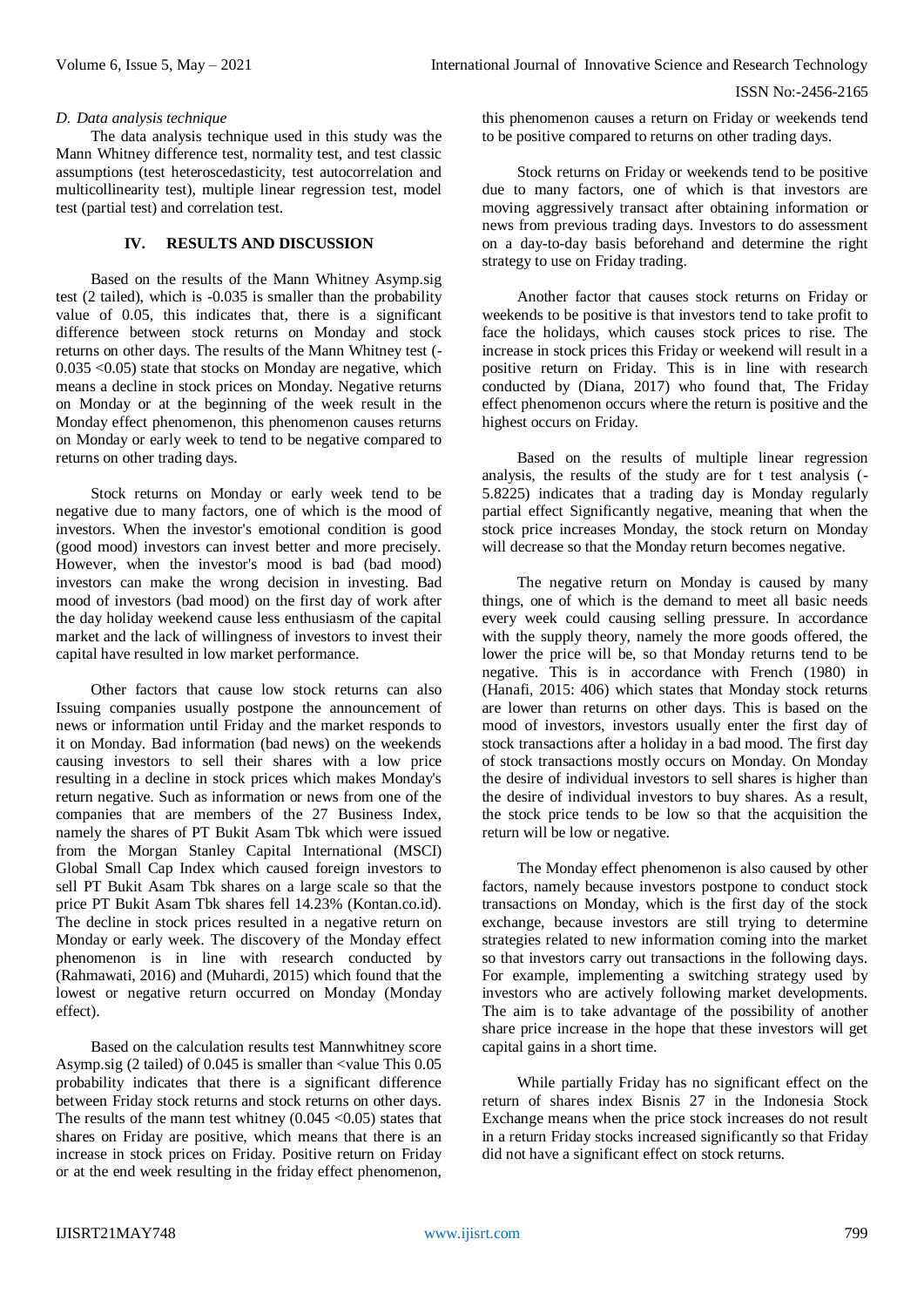This is in accordance with the Random Walk theory that past stock prices and the direction of stock prices or the market as a whole cannot be used forever as a tool for predicting future stock price movements because stock prices move randomly and cannot be predicted, the chance for a stock price to go up is the same as the chance to go down. Investors in the previous day have doneassessment for determine the right strategy by making purchases on stocks that are considered good before Friday. So that when dealing with trading on Friday, investors act normally. This is due to the cautious attitude taken by investors the previous day as wellanticipate it sluggish economic conditions.

Inner investor behavior responding to information that enters the market or investors' reactions to an event that subsequently affects investment strategies. Investors with a tendency different behavior can make buying and selling shares through consideration other factors regardless of the day trading. Friday trading day is not a matter for investors to consider buying and selling shares so investors do not have to worry about it changes in stock price movement patterns. The results of this study are in accordance with research conducted by (Melinda, 2016) and (Sedana, 2016).

The relationship or correlation between the Monday effect and stock returns is  $r = -0.104$  so that the direction of the negative relationship is obtained, which is running in the opposite, contradictory or opposite direction, which means that an increase or increase in stock prices on Monday will be followed by a decrease in stock returns.

The evenness of the relationship or correlation between the Monday effect and stock returns has a very weak relationship strength where the value of  $r = -0.104$  is at the level of closeness of the relationship between 0.00- 0.20 which means that the correlation is very weak. This very weak relationship is caused by many things, one of which is because every investor has a different way of investing. When investing investors choose an analytical method to considerdecision choices investing in buying or selling stocks either using analysis fundamental as well as technical.

Most investors do not buy when prices fall and sell when prices are high, investors are not provoked by price fluctuations but investors first do fundamental analysis and absorb all information, investors are patient to reap bigger investment returns, fundamental analysis provides information to investors in addition to technical information to choose to sell or buy. The information received by investors may differ because not all information available on the market can be directly applied. The results of this study are in accordance with the research conducted by (Iradianty, 2016).

The relationship or correlation between the Friday effect and stock returns is  $r = 0.106$ , so that a positive direction is obtained, which is going in the same direction or parallel, which means that an increase or increase in stock prices on Friday will be followed by an increase in stock

returns. The correlation or relationship between the Friday effect and stock returns has a very weak relationship strength.

This very weak relationship is caused by many Thing one of them due to differences in knowledge between one investor and another in making investment transactions and what strategies should be applied investors. Difference knowledge or competence from each investor affects the stock price movement which causes stock returns on Friday tends to be positive. Investors tend to be more careful in selling as well asactive because consider the risks that will be faced.

Another factor which led to a very weak relationship The Friday effect with stock returns is also due to the fact that on non-Friday investors have implemented a strategy in conducting transactions after conducting an information review. One of the strategies investors use is to start buying shares that are considered good after the assessment. Therefore, investors can get a positive return on a daybefore so act as usual on Friday transactions or trades. The results of this study are in accordance with the research conducted by (Ramadhani, 2015).

# **V. CONCLUSIONS AND IMPLICATIONS**

# *A. Conclusions*

Based on the results of the research and discussion that has been described previously concluded as following:

Based on the results calculations that have been conducted to show that there was a Monday effect phenomenon on the trading of Bisnis 27 Index shares on the Indonesia Stock Exchange for the period October 2015- September 2020, due to bad moods from investors and companies announcing bad news on the last day of trading.

Based on the result calculations that have been done show that there is a friday effect phenomenon in the trading of Business Index 27 shares on the Indonesia Stock Exchange for the period October 2015-September 2020, because investors are moving aggressively in transact after obtaining information from trading days earlier and investors tend to take profit taking to face the holidays.

Monday variable partial effect significant to the stock return of Bisnis Index 27 on the Indonesia Stock Exchange for the period October 2015-September 2020, because the demand to meet all basic needs every week causes selling pressure and investors postpone to conduct stock transactions on Monday.

The friday variable partially has no significant effect on return Business Index 27 shares on the Indonesia Stock Exchange for the period October 2015-September 2020, because the investors had done the previous day assessment for determine the right strategy by making purchases on shares that are considered good before Friday and investors with different behavioral tendencies can carry out share buying and selling transactions through consideration of factors. factor others without pay attention to the day trading.